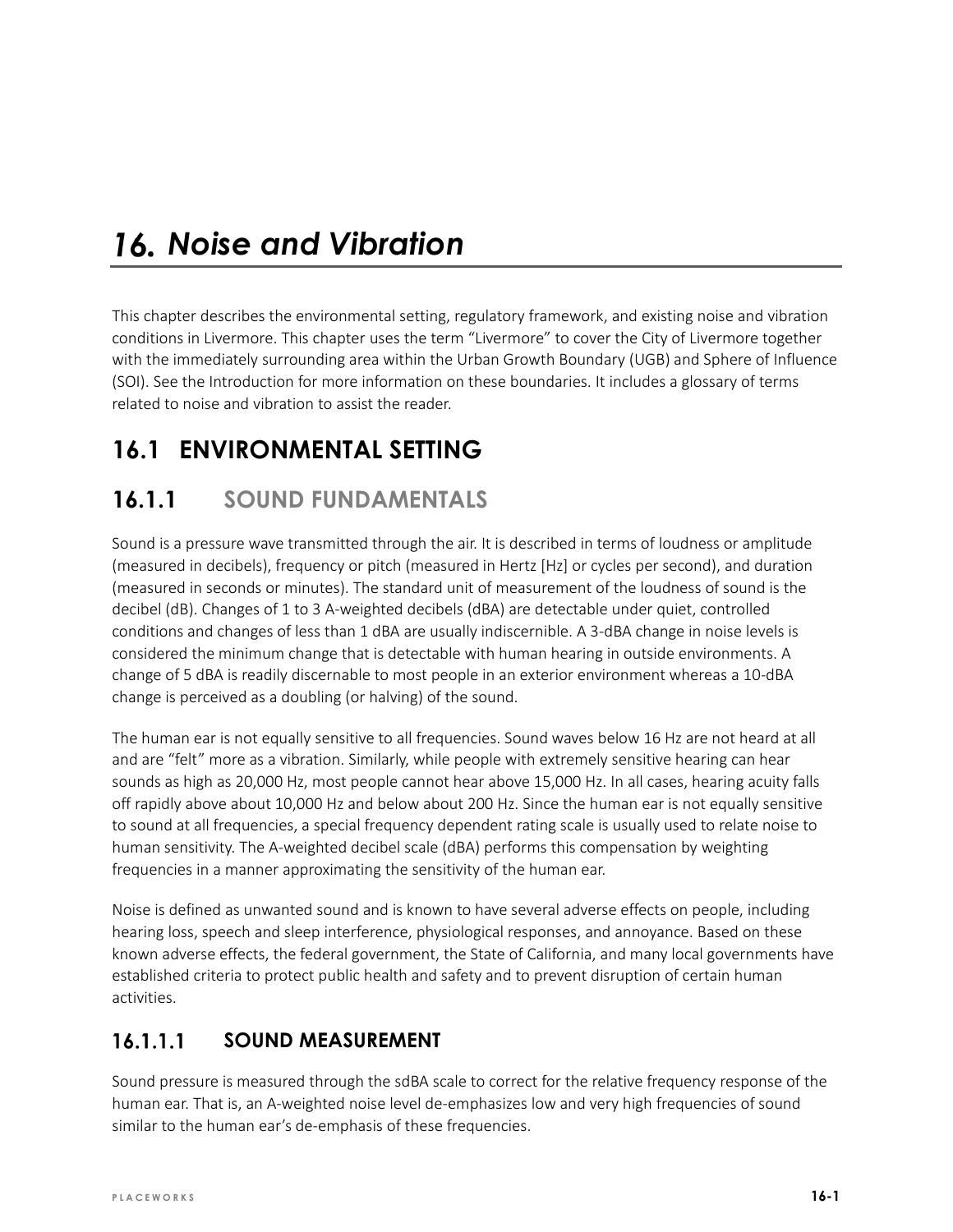Unlike linear units such as inches or pounds, decibels are measured on a logarithmic scale, representing points on a sharply rising curve. On a logarithmic scale, an increase of 10 dBA is 10 times more intense than 1 dBA, while 20 dBA is 100 times more intense, and 30 dBA is 1,000 times more intense. The decibel system of measuring sound gives a rough connection between the physical intensity of sound and its perceived loudness to the human ear. Ambient sounds generally range from 30 dBA (very quiet) to 100 dBA (very loud).

Sound levels are generated from a source and their decibel level decreases as the distance from that source increases. Sound dissipates exponentially with distance from the noise source. This phenomenon is known as "spreading loss." For a single point source, sound levels decrease by approximately 6 dBA for each doubling of distance from the source. This drop-off rate is appropriate for noise generated by on-site operations from stationary equipment or activity at a project site. If noise is produced by a line source, such as highway traffic, the sound decreases by 3 dBA for each doubling of distance in a hard site environment.<sup>[1](#page-1-0)</sup> Line source noise in a relatively flat environment with absorptive vegetation, such as trees and shrubs, decreases by 4.5 dBA for each doubling of distance.<sup>[2](#page-1-1)[3](#page-1-2)</sup>

Time variation in noise exposure is typically expressed in terms of a steady-state energy level equal to the energy content of the time varying period (called Leq), or alternately, as a statistical description of the sound level that is exceeded over some fraction of a given observation period. For example, the  $L_{50}$  noise level represents the noise level that is exceeded 50 percent of the time. Half the time the noise level exceeds this level and half the time the noise level is less than this level. This level is also representative of the level that is exceeded 30 minutes in an hour. Similarly, the  $L_2$ ,  $L_8$  and  $L_{25}$  values represent the noise levels that are exceeded 2, 8, and 25 percent of the time, or 1, 5, and 15 minutes per hour. These " $L_n$ " values are typically used to demonstrate compliance for stationary noise sources with a city's noise ordinance, as discussed below.

#### $16.1.1.2$ **PSYCHOLOGICAL AND PHYSIOLOGICAL EFFECTS OF NOISE**

Physical damage to human hearing begins at prolonged exposure to noise levels higher than 85 dBA. Exposure to high noise levels affects our entire system, with prolonged noise exposure in excess of 75 dBA increasing body tensions, and thereby affecting blood pressure, functions of the heart, and the nervous system. Extended periods of noise exposure above 90 dBA could result in permanent hearing damage. When the noise level reaches 120 dBA, a tickling sensation occurs in the human ear even with short-term exposure. This level of noise is called the threshold of feeling. As the sound reaches 140 dBA, the tickling sensation is replaced by the feeling of pain in the ear. This is called the threshold of pain. Table 16-1 shows typical noise levels from familiar noise sources.

<span id="page-1-0"></span><sup>&</sup>lt;sup>1</sup> A hard site as defined by FHWA Traffic Noise Prediction Manual, is where the absorption of a site, or roadway surface, is effectively zero or in other words, fully reflective.

<span id="page-1-1"></span><sup>&</sup>lt;sup>2</sup> A soft site as defined by FHWA Traffic Noise Prediction Manual, is where the absorption of a site, or roadway surface, is half, or in other words, fifty percent.

<span id="page-1-2"></span><sup>3</sup> U.S. Department of Transportation Federal Highway Administration. October, 1979. FHWA-RD-77-108 Highway Traffic Noise Prediction Model Manual.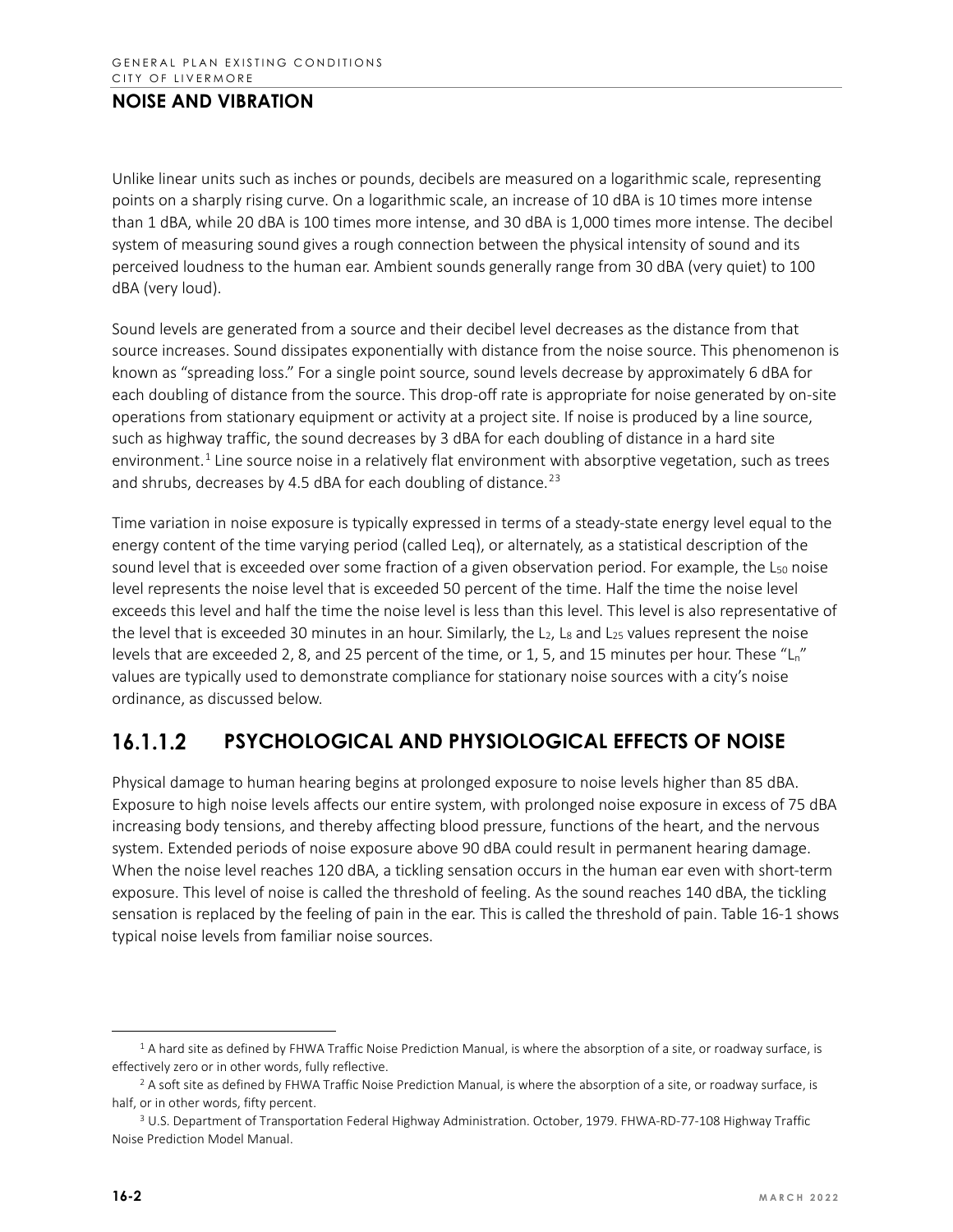#### TABLE 16-1 TYPICAL NOISE LEVELS

|                                    | Noise Level |                                             |
|------------------------------------|-------------|---------------------------------------------|
| <b>Common Outdoor Activities</b>   | (dBA)       | <b>Common Indoor Activities</b>             |
| Onset of physical discomfort       | $120+$      |                                             |
|                                    |             |                                             |
|                                    | 110         | Rock Band (near amplification system)       |
| Jet Flyover at 1,000 feet          |             |                                             |
|                                    | 100         |                                             |
| Gas Lawn Mower at 3 feet           |             |                                             |
|                                    | 90          |                                             |
| Diesel Truck at 50 feet, at 50 mph |             | Food Blender at 3 feet                      |
|                                    | 80          | Garbage Disposal at 3 feet                  |
| Noisy Urban Area, Daytime          |             |                                             |
|                                    | 70          | Vacuum Cleaner at 10 feet                   |
| Commercial Area                    |             | Normal speech at 3 feet                     |
| Heavy Traffic at 300 feet          | 60          |                                             |
|                                    |             | Large Business Office                       |
| Quiet Urban Daytime                | 50          | Dishwasher Next Room                        |
|                                    |             |                                             |
| Quiet Urban Nighttime              | 40          | Theater, Large Conference Room (background) |
| Quiet Suburban Nighttime           |             |                                             |
|                                    | 30          | Library                                     |
| Quiet Rural Nighttime              |             | Bedroom at Night, Concert Hall (background) |
|                                    | 20          |                                             |
|                                    |             | Broadcast/Recording Studio                  |
|                                    | 10          |                                             |
|                                    |             |                                             |
| Lowest Threshold of Human Hearing  | $\Omega$    | Lowest Threshold of Human Hearing           |

Source: Caltrans, 2013. *Technical Noise Supplement ("TeNS")*.

# **16.1.2 VIBRATION FUNDAMENTALS**

Vibration is an oscillating motion. Like noise, vibration is transmitted in waves, but in this case through earth or solid objects. Unlike noise, vibration is typically felt rather than heard.

Vibration can be either natural as in the form of earthquakes, volcanic eruptions, landslides, or humanmade as from explosions, heavy machinery, or trains. Both natural and human-made vibration may be continuous such as from operating machinery, or impulsive as from an explosion.

As with noise, vibration can be described by both its amplitude and frequency. Amplitude may be characterized in three ways: displacement, velocity, and acceleration. Particle displacement is a measure of the distance that a vibrated particle travels from its original position. Soil displacement is typically measured in inches or millimeters. Particle velocity is the rate of speed at which soil particles move in inches per second or millimeters per second. Particle acceleration is the rate of change in velocity with respect to time and is measured in inches per second or millimeters per second. Typically, particle velocity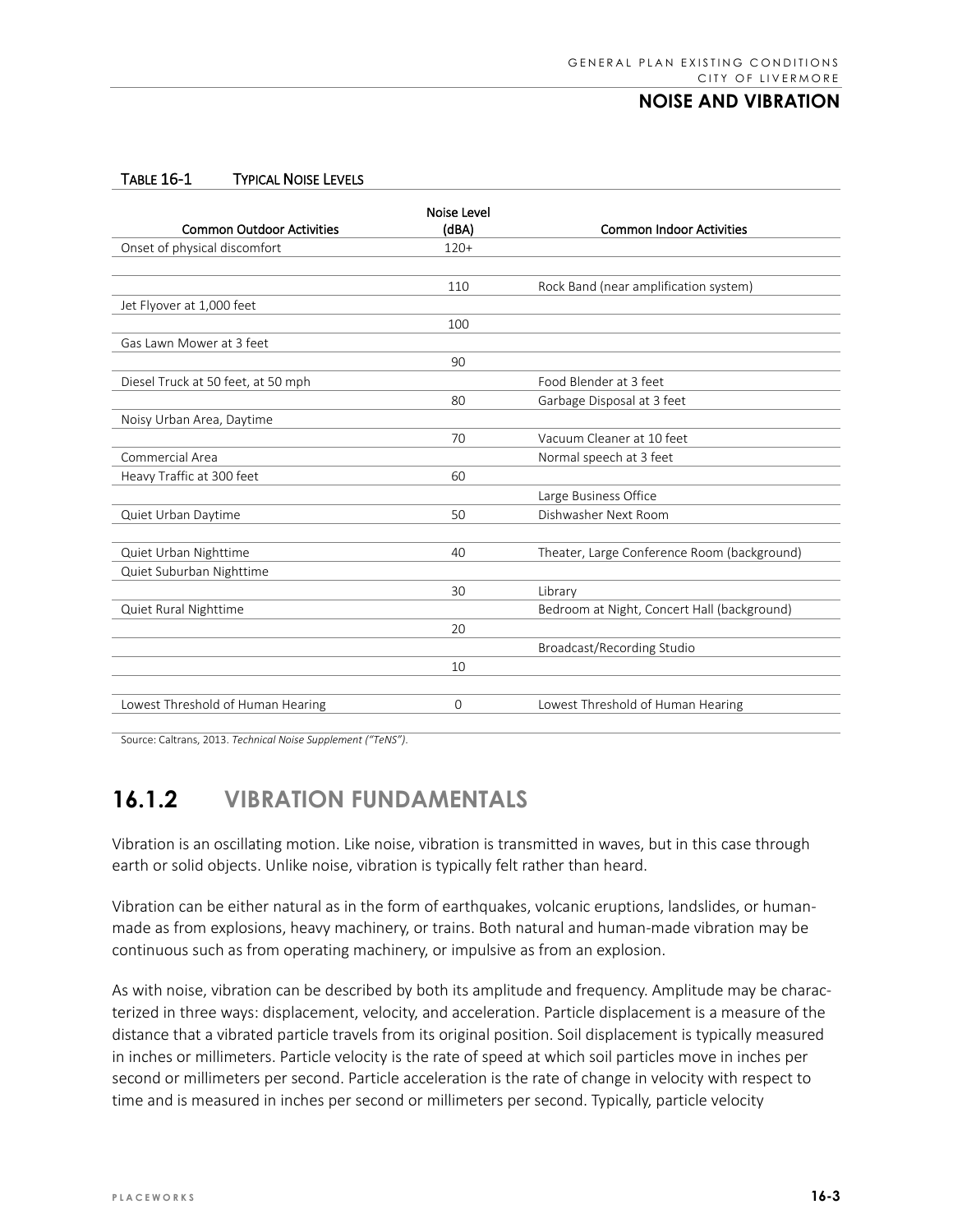(measured in inches or millimeters per second) and/or acceleration (measured in gravities) are used to describe vibration. Table 16-2 presents the human reaction to various levels of peak particle velocity.

| <b>Vibration Level</b><br><b>Peak Particle</b><br>Velocity (in/sec) | <b>Human Reaction</b>                                                                                                                     | <b>Effect on Buildings</b>                                                                                                                           |
|---------------------------------------------------------------------|-------------------------------------------------------------------------------------------------------------------------------------------|------------------------------------------------------------------------------------------------------------------------------------------------------|
| $0.006 - 0.019$                                                     | Threshold of perception, possibility of intrusion                                                                                         | Vibrations unlikely to cause damage of any type                                                                                                      |
| 0.08                                                                | Vibrations readily perceptible                                                                                                            | Recommended upper level of vibration to which ruins<br>and ancient monuments should be subjected                                                     |
| 0.10                                                                | Level at which continuous vibration begins to<br>annoy people                                                                             | Virtually no risk of "architectural" (i.e., not structural)<br>damage to normal buildings                                                            |
| 0.20                                                                | Vibrations annoying to people in buildings                                                                                                | Threshold at which there is a risk to "architectural"<br>damage to normal dwelling – houses with plastered<br>walls and ceilings                     |
| $0.4 - 0.6$                                                         | Vibrations considered unpleasant by people<br>subjected to continuous vibrations and<br>unacceptable to some people walking on<br>bridges | Vibrations at a greater level than normally expected<br>from traffic, but would cause "architectural" damage<br>and possibly minor structural damage |

| <b>TABLE 16-2</b> | <b>HUMAN REACTION TO TYPICAL VIBRATION LEVELS</b> |  |
|-------------------|---------------------------------------------------|--|
|                   |                                                   |  |

Source: Caltrans, 2013. *Transportation and Construction Vibration Guidance Manual*.

Vibrations also vary in frequency and this affects perception. Typical construction vibrations fall in the 10 to 30 Hz range and usually occur around 15 Hz. Traffic vibrations exhibit a similar range of frequencies; however, because of their suspension systems, buses often generate frequencies around 3 Hz at high vehicle speeds. It is less common, but possible, to measure traffic vibration frequencies above 30 Hz.

The way in which vibration is transmitted through the earth is called propagation. As vibration waves propagate from a source, the energy is spread over an ever-increasing area such that the energy level striking a given point is reduced with the distance from the energy source. This geometric spreading loss is inversely proportional to the square of the distance. Wave energy is also reduced with distance as a result of material damping in the form of internal friction, soil layering, and void spaces. The amount of attenuation provided by material damping varies with soil type and condition as well as the frequency of the wave.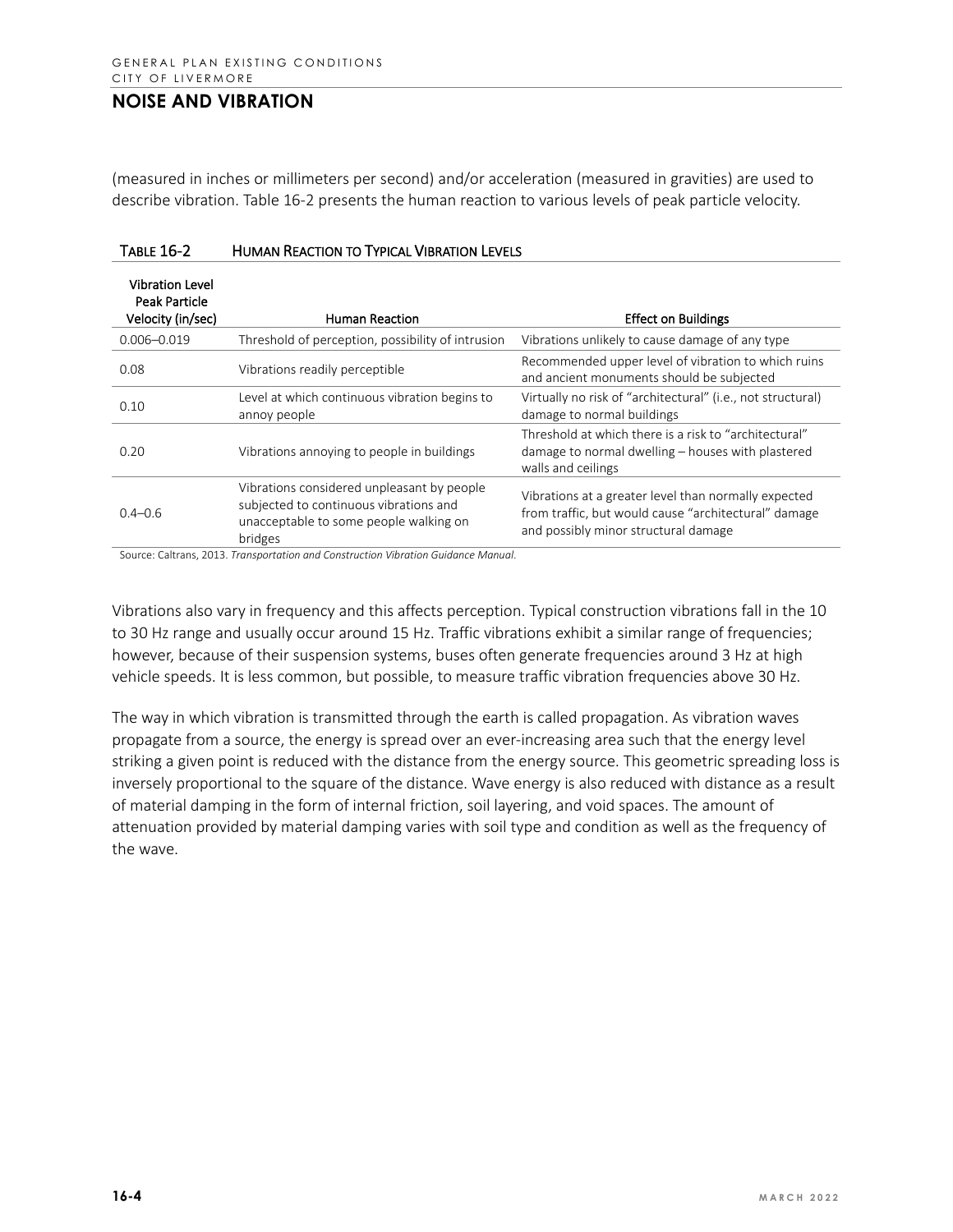# **16.2 REGULATORY FRAMEWORK**

# **16.2.1 FEDERAL REGULATIONS**

The following are federal regulations and standards pertaining to noise in Livermore.

#### **FEDERAL HIGHWAY ADMINISTRATION**  $16.2.1.1$

Proposed federal or federal-aid highway construction projects at a new location, or the physical alteration of an existing highway that significantly changes either the horizontal or vertical alignment, or increases the number of through-traffic lanes, requires an assessment of noise and consideration of noise abatement pursuant to 23 Code of Federal Regulations (CFR) Part 772, "Procedures for Abatement of Highway Traffic Noise and Construction Noise." The Federal Highway Administration (FHWA) has adopted noise abatement criteria (NAC) for sensitive receivers such as picnic areas, recreation areas, playgrounds, active sport areas, parks, residences, motels, hotels, schools, churches, libraries, and hospitals when "worst-hour" noise levels approach or exceed 67 dBA L<sub>eq</sub>. The California Department of Transportation (Caltrans) has further defined approaching the NAC to be 1 dBA below the NAC for noise-sensitive receivers identified as Category B activity areas (e.g., 66 dBA L<sub>eq</sub> is considered approaching the NAC).<sup>[4](#page-4-0)</sup>

#### $16.2.1.2$ **FEDERAL RAILROAD ADMINISTRATION**

## **Train Horn Rule**

Under the Train Horn Rule (49 CFR Part 222), locomotive engineers must begin to sound train horns at least 15 seconds, and no more than 20 seconds, in advance of all public grade crossings. If a train is traveling faster than 60 miles per hour (mph), engineers will not sound the horn until it is within a quartermile of the crossing, even if the advance warning is less than 15 seconds. There is a "good faith" exception for locations where engineers can't precisely estimate their arrival at a crossing and begin to sound the horn no more than 25 seconds before arriving at the crossing.

Train horns must be sounded in a standardized pattern of two long, one short, and one long blast. The pattern must be repeated or prolonged until the lead locomotive or lead cab car occupies the grade crossing. The rule does not stipulate the durations of long and short blasts. The maximum volume level for the train horn is 110 dB, which is a new requirement. The minimum sound level remains 96 dB.

For "Quiet Zones," the rule also provides an opportunity for localities nationwide to mitigate the effects of train horn noise by establishing "new quiet zones." "No horn" restriction, which may have existed prior to the establishment of the rule, may be qualified to be "pre-rule quiet zones." In a quiet zone, railroads have been directed to cease the routine sounding their horns when approaching public highway-rail grade crossings. Train horns may still be used in emergency situations or to comply with other federal regulations or railroad operating rules. Localities desiring to establish a quiet zone are first required to mitigate the increased risk caused by the absence of a horn.

<span id="page-4-0"></span><sup>4</sup> Caltrans Division of Environmental Analysis, 2020, *Traffic Noise Analysis Protocol.*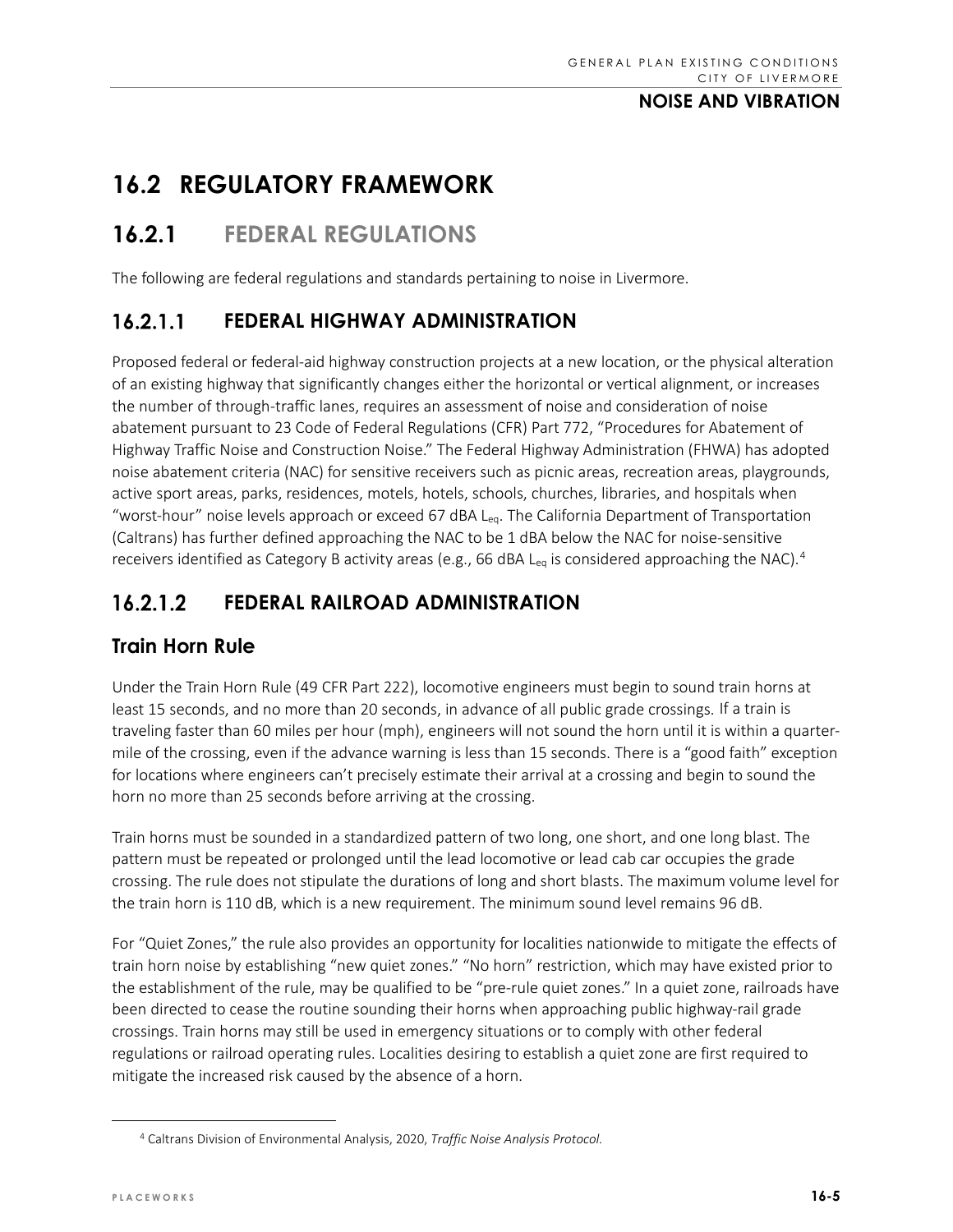#### $16.2.1.3$ **UNITED STATES ENVIRONMENTAL PROTECTION AGENCY**

In addition to FHWA standards, the United States Environmental Protection Agency (USEPA) has identified the relationship between noise levels and human response. The USEPA has determined that over a 24 hour period, a L<sub>eg</sub> of 70 dBA will result in some hearing loss. Interference with activity and annoyance will not occur if exterior levels are maintained at a L<sub>eq</sub> of 55 dBA and interior levels at or below 45 dBA. While these levels are relevant for planning and design and useful for informational purposes, they are not land use planning criteria because they do not consider economic cost, technical feasibility, or the needs of the community.

The USEPA has set 55 dBA  $L<sub>dn</sub>$  as the basic goal for exterior residential noise intrusion. However, other federal agencies, in consideration of their own program requirements and goals, as well as difficulty of actually achieving a goal of 55 dBA L<sub>dn</sub>, have settled on the 65 dBA L<sub>dn</sub> level as their standard. At 65 dBA  $L<sub>dn</sub>$  activity interference is kept to a minimum, and annoyance levels are still low. It is also a level that can realistically be achieved.

#### $16.2.1.4$ **OCCUPATIONAL SAFETY AND HEALTH ADMINISTRATION**

The federal government regulates occupational noise exposure common in the workplace through the Occupational Safety and Health Administration (OSHA) under the USEPA. Such limitations would apply to the operation of construction equipment and could also apply to any proposed industrial land uses. Noise exposure of this type is dependent on work conditions and is addressed through a facility's Health and Safety Plan, as required under OSHA, and is therefore not addressed further in this analysis.

#### 16.2.1.5 **UNITED STATES DEPARTMENT OF HOUSING AND URBAN DEVELOPMENT**

The US Department of Housing and Urban Development (HUD) has set a goal of 65 dBA  $L_{dn}$  as a desirable maximum exterior standard for residential units developed under HUD funding. (This level is also generally accepted within the State of California.) While HUD does not specify acceptable interior noise levels, standard construction of residential dwellings typically provides in excess of 20 dBA of attenuation with the windows closed. Based on this premise, the interior Ldn should not exceed 45 dBA.

# **16.2.2 STATE REGULATIONS**

The following are State of California regulations and standards pertaining to noise in Livermore.

#### **CALIFORNIA BUILDING CODE**  $16.2.2.1$

The California Building Code (CBC), Title 24, Part 2, Volume 1, Chapter 12, Interior Environment, Section 1207.11.2, Allowable Interior Noise Levels, requires that interior noise levels attributable to exterior sources shall not exceed 45 dB in any habitable room. The noise metric is evaluated as either the L<sub>dn</sub> or the community noise equivalent level (CNEL), consistent with the noise element of the local general plan.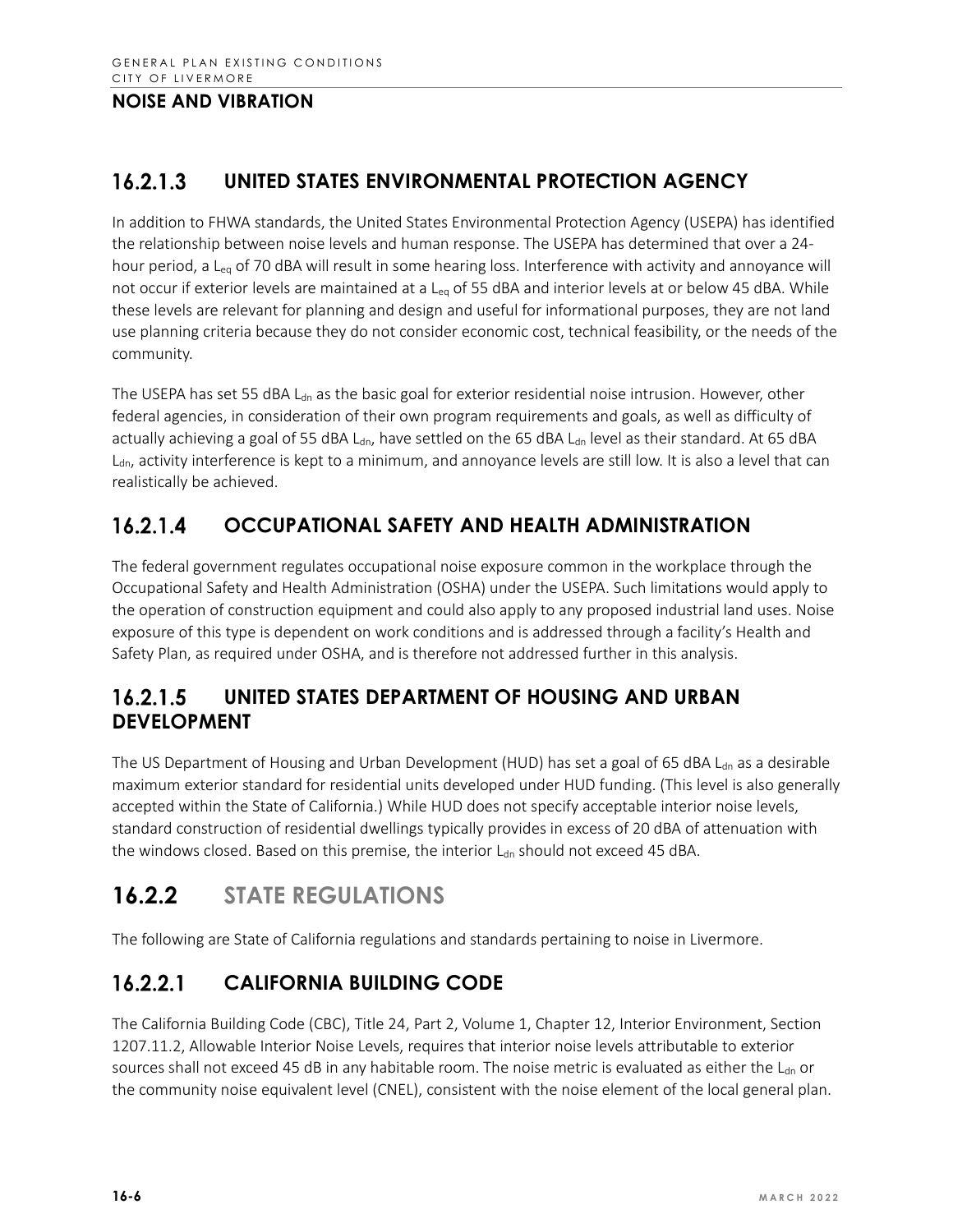#### $16.2.2.2$ **CALIFORNIA BUILDING CODE: CALGREEN**

The State of California's noise insulation standards for nonresidential uses are codified in the California Code of Regulations, Title 24, Building Standards Administrative Code, Part 11, California Green Building Standards Code (CALGreen). CALGreen noise standards are applied to new or renovation construction projects in California to control interior noise levels resulting from exterior noise sources. Proposed projects may use either the prescriptive method (Section 5.507.4.1) or the performance method (Section 5.507.4.2) to show compliance. Under the prescriptive method, a project must demonstrate transmission loss ratings for the wall and roof-ceiling assemblies and exterior windows when located within a noise environment of 65 dBA CNEL or higher. Under the performance method, a project must demonstrate that interior noise levels do not exceed 50 dBA  $L_{eq(1hr)}$ .

#### $16.2.2.3$ **AIRPORT NOISE STANDARDS**

California Code of Regulations Title 21, Subchapter 6, Airport Noise Standards, establishes 65 dBA CNEL as the acceptable level of aircraft noise for persons living in the vicinity of airports. Noise-sensitive land uses in locations where the aircraft exterior noise level exceeds 65 dBA CNEL are generally incompatible, unless an aviation easement for aircraft noise has been acquired by the airport proprietor, or the residence is a high-rise apartment or condominium that has an interior CNEL of 45 dBA or less in all habitable rooms despite aircraft noise and an air circulation or air conditioning system, as appropriate. Assembly Bill (AB) 2776 requires any person who intends to sell or lease residential properties within an airport influence area to disclose that fact to the person buying the property.

# **16.2.3 LOCAL REGULATIONS**

The following are local regulations and standards pertaining to noise in Livermore.

#### $16.2.3.1$ **LIVERMORE 2003-2025 GENERAL PLAN**

The State of California, through its General Plan Guidelines, discusses how ambient noise should influence land use and development decisions and includes a table of normally acceptable, conditionally acceptable, normally unacceptable, and clearly unacceptable uses at different noise levels, expressed in CNEL. These guidelines are known as land use and noise compatibility guidelines. When a city has not adopted their own, the State's guidelines are defaulted to. The City of Livermore has adopted its own noise and land use compatibility guidelines and are found in the Livermore General Plan Noise Element.

Land use and noise compatibility guidelines are a tool used by urban planners to gauge the compatibility of future projects considering existing and projected future noise levels in the area where the project is proposed, such as the noise compatibility between proposed noise-sensitive uses (e.g., schools, residential, and health care facilities) and existing non-noise-sensitive uses (e.g., industrial, commercial, and entertainment venues). Livermore's guidelines are summarized in Table 16-3.

The City of Livermore General Plan goals, objectives, and policies that are relevant to noise are primarily in the Noise Element. As part of the General Plan update, some existing goals, objectives, and policies would be amended, substantially changed, or newly added.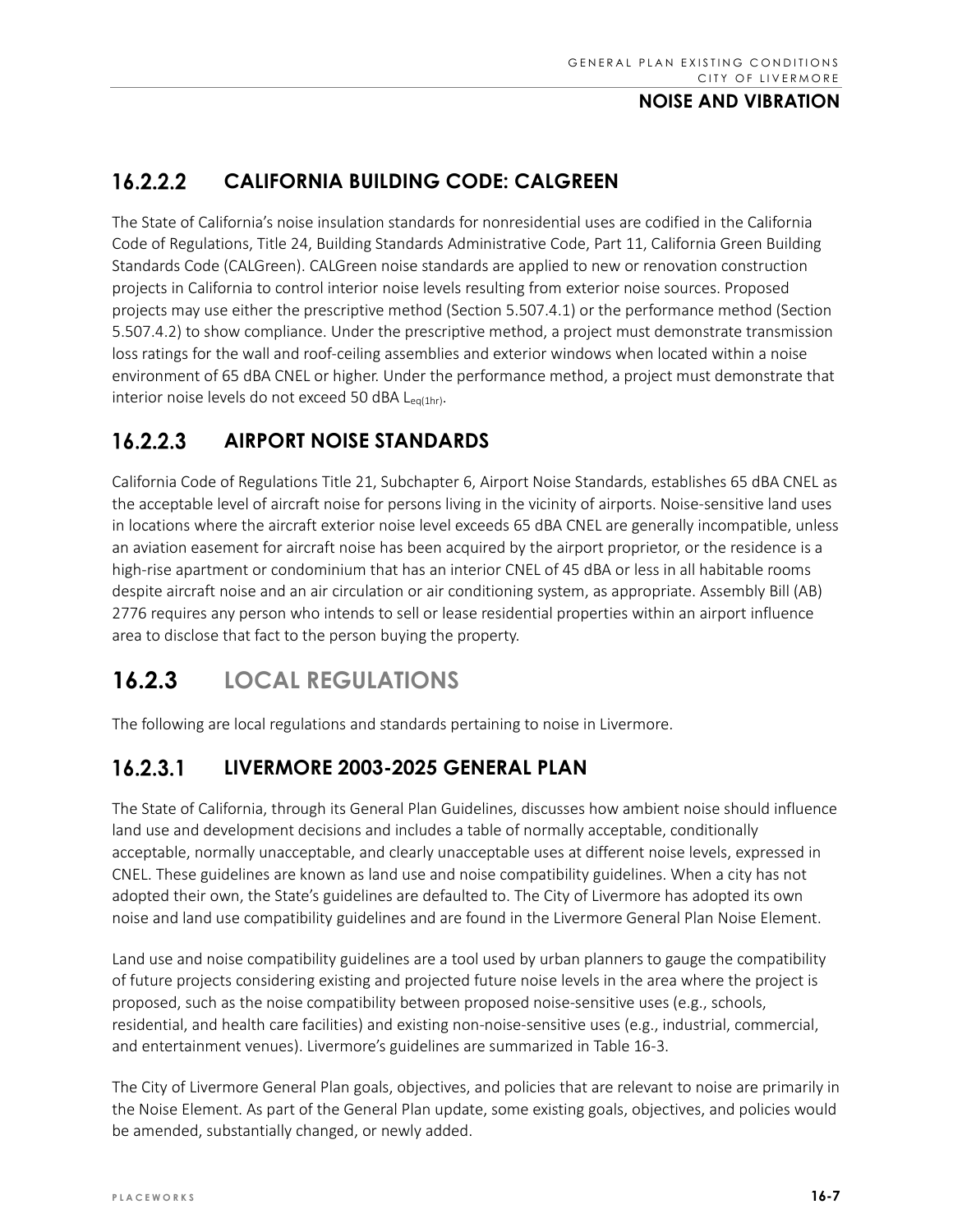#### TABLE 16-3 LIVERMORE LAND USE COMPATIBILITY GUIDELINES FOR EXTERIOR NOISE

| Land Use                                                       | Normally<br>Acceptable <sup>a</sup> | Conditionally<br>Acceptable <sup>a</sup> | Normally<br>Unacceptable <sup>a</sup> | Clearly<br>Unacceptable <sup>a</sup> |
|----------------------------------------------------------------|-------------------------------------|------------------------------------------|---------------------------------------|--------------------------------------|
| Residential-Low Density, Single-Family, Duplex, Mobile<br>Home | $\leq 60$                           | 55-70                                    | $70 - 75$                             | > 75                                 |
| Residential Multifamily                                        | $\leq 65$                           | 60-70                                    | $70 - 75$                             | > 75                                 |
| Transient Lodging, Hotels, Motels                              | $\leq 65$                           | 60-70                                    | 70-80                                 | > 80                                 |
| School, Library, Church, Hospital, Nursing Home                | $\leq 70$                           | 60-70                                    | 70-80                                 | > 80                                 |
| Auditorium, Concert Hall, Amphitheater                         | X                                   | $\leq 70$                                | X                                     | > 65                                 |
| Sports Arena, Outdoor Spectator Sports                         | X                                   | $\leq 75$                                | X                                     | > 70                                 |
| Playground, Neighborhood Park                                  | $\leq 70$                           | X                                        | $70 - 75$                             | > 75                                 |
| Golf Course, Water Recreation, Cemetery                        | $\leq 75$                           | X                                        | 70-80                                 | > 80                                 |
| Office Building, Business Commercial, Professional, Retail     | $\leq 70$                           | 70-75                                    | $\rm{>}$                              | X                                    |
| Industrial, Manufacturing, Utilities, Agricultural             | $\leq 75$                           | 70-80                                    | $\rm{>}$                              | X                                    |

Source: City of Livermore General Plan, Noise Element.

Note: <sup>a</sup> Where dBA levels overlap between these categories, determination of noise level acceptability will be made on a project-by-project basis. dBA is measured in CNEL or Ldn and Normally Acceptable, Conditionally Acceptable, Normally Unacceptable, and Clearly Unacceptable are defined in Policy P5 of the Livermore General Plan as:

Normally Acceptable: If the noise level is within the "normally acceptable "level, noise exposure would be acceptable for the intended land use. Development may occur without requiring an evaluation of the noise environment unless the use could generate noise impacts on adjacent uses. Conditionally Acceptable: If the noise level is within the "conditionally acceptable" level, noise exposure would be conditionally acceptable; a specified land use may be permitted only after detailed analysis of the noise environment and the project characteristics to determine whether noise insulation or protection features are required. Such noise insulation features may include measures to protect noise-sensitive outdoor activity areas (e.g., at residences, schools, or parks) or may include building sound insulation treatments such as sound-rated windows to protect interior spaces in sensitive receptors.

Normally Unacceptable: If the noise level is within the "normally unacceptable" level, analysis and mitigation are required. Development should generally not be undertaken unless adequate noise mitigation options have been analyzed and appropriate mitigations incorporated into the project to reduce the exposure of people to unacceptable noise levels.

Clearly Unacceptable: If the noise level is within the "clearly unacceptable" level, new construction or development should not be undertaken unless all feasible noise mitigation options have been analyzed and appropriate mitigations incorporated into the project to adequately reduce exposure of people to unacceptable noise levels.

The existing General Plan policies under Objective N-1.5 regulate various noise sources at sensitive receptors. As such, these policies are seen as the noise standards. The policies include:

- Policy P1. The City shall require that industrial and commercial uses be designed and operated so as to avoid the generation of noise effects on surrounding sensitive land uses (e.g., residential, churches, schools, hospitals) from exceeding the following noise levels for exterior environments:
	- 55 dBA  $L_{50}$  during daytime hours of 7:00 a.m. to 10:00 p.m.
	- 45 dBA L<sub>50</sub> during nighttime hours of 10:00 p.m. to 7:00 a.m.
- Policy P2. In order to allow for temporary construction, demolition or maintenance noise and other necessary short-term noise events, the stationary source noise standards in Policy N-1.5. P1, above, may be exceeded within the receiving land use by:
	- 5 dBA for a cumulative period of no more than fifteen minutes in any hour( $L_{25}$ ).
	- **10 dBA for a cumulative period of no more than five minutes in any hour(Ls).**
	- **15 dBA for a cumulative period of no more than one minute in any hour(** $L_2$ **).**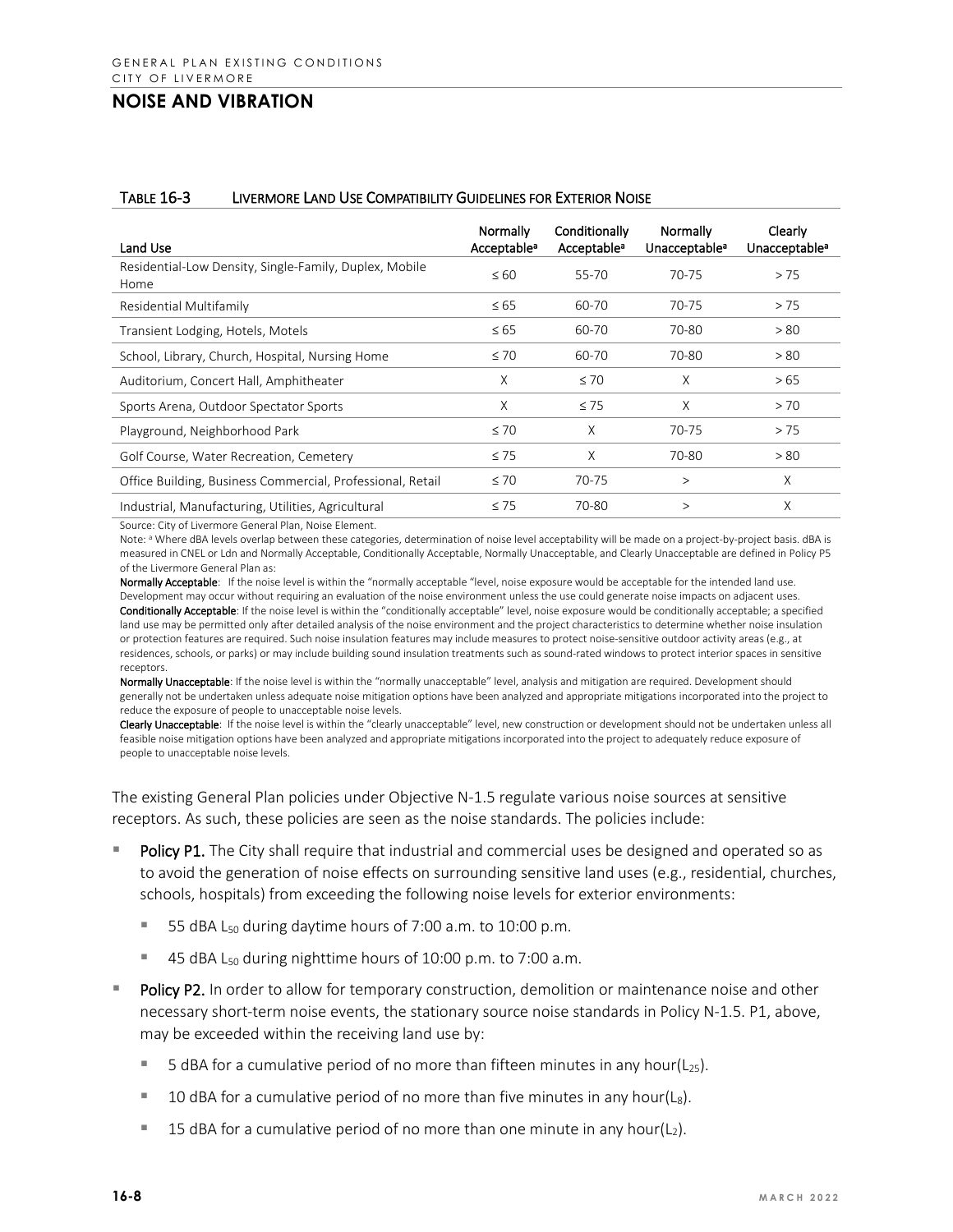- Policy P3. In order to allow for temporary construction, demolition or maintenance noise and other necessary short-term noise events, the stationary noise standards in Policy N-1.5.P1, above, shall not be exceeded within the receiving land use by more than 15 dBA for any period of time  $(L_{max})$ .
- Policy P4. The following sources of noise are exempt from the standard in N-1.5.P1: motor vehicles on public streets; trains; emergency equipment, vehicles, devices, and activities; temporary construction, maintenance, or demolition activities conducted between the hours of 7:00 a.m. and 8:00 p.m.

#### $16.2.3.2$ **CITY OF LIVERMORE MUNICIPAL CODE**

As summarized previously, specific exterior noise standards are summarized in the City's General Plan Noise Element under the policies in Objective N-1.5. The City of Livermore Municipal Code includes various directives pertaining to noise. Specific interior and exterior standards are not provided but exemptions to the standards are identified in Chapter 9.36, *Noise*. Additionally, Chapter 9.36 generally prohibits loud, disturbing, unusual, and unnecessary noises from any person that annoys, disturbs, injures, or endangers the comfort, health, repose, peace, or safety of other persons within the city. Section 9.36.030 of the Municipal Code declares the following noise sources to be loud, disturbing, unnecessary, unusual, or habitual noises.

- Section 9.36.040 Blowers, fans, and combustion engines. The operation of any noise-creating blower, power fan or internal combustion engine, the operation of which causes noise due to the explosion of operating gases or fluids, is prohibited, unless the noise from such blower or fan is muffled and such engine is equipped with a muffler device to deaden such noise in such a manner so as not to be plainly audible at a distance of either 75 feet from the source of the noise, or between the hours of 6:00 p.m. Saturday to 7:00 a.m. Monday; 8:00 p.m. to 7:00 a.m. on Monday, Tuesday, Wednesday, and Thursdays; 8:00 p.m. Friday to 9:00 a.m. on Saturday or at all on city-observed holidays.
- **Section 9.36.050 Exhausts from engines, boats, or vehicles.** The discharge into the open air of the exhaust of any steam engine, stationary internal-combustion engine, motorboat or motor vehicle, except through a muffler or other device which will effectively prevent loud or explosive noises therefrom in such a manner so as not to be plainly audible at the distance of either 75 feet from the source of the noise, or the property line, whichever is greater, is prohibited.
- **Section 9.36.060 Loading and unloading vehicles and opening crates and containers.** The creation of loud and excessive noise in connection with loading or unloading any vehicle or the opening and destruction of bales, boxes, crates, and containers is prohibited.
- Section 9.36.070 Noises adjacent to schools, courts, churches, and hospitals. The creation of any excessive noise on any street adjacent to any school, institution of learning, church or court while the same is in use, or adjacent to any hospital, which noise unreasonably interferes with the workings of such institution, or which disturbs or unduly annoys patients in the hospital is prohibited, provided conspicuous signs are displayed in such streets, indicating that the streets are adjacent to a school, hospital or court.
- **Section 9.36.080 Hammers, pile drivers, pneumatic tools, and similar equipment.** The operation between the hours of 6:00 p.m. Saturday to 7:00 a.m. Monday; 8:00 p.m. to 7:00 a.m. on Monday, Tuesday, Wednesday, and Thursdays; 8:00 p.m. Friday to 9:00 a.m. on Saturday or at all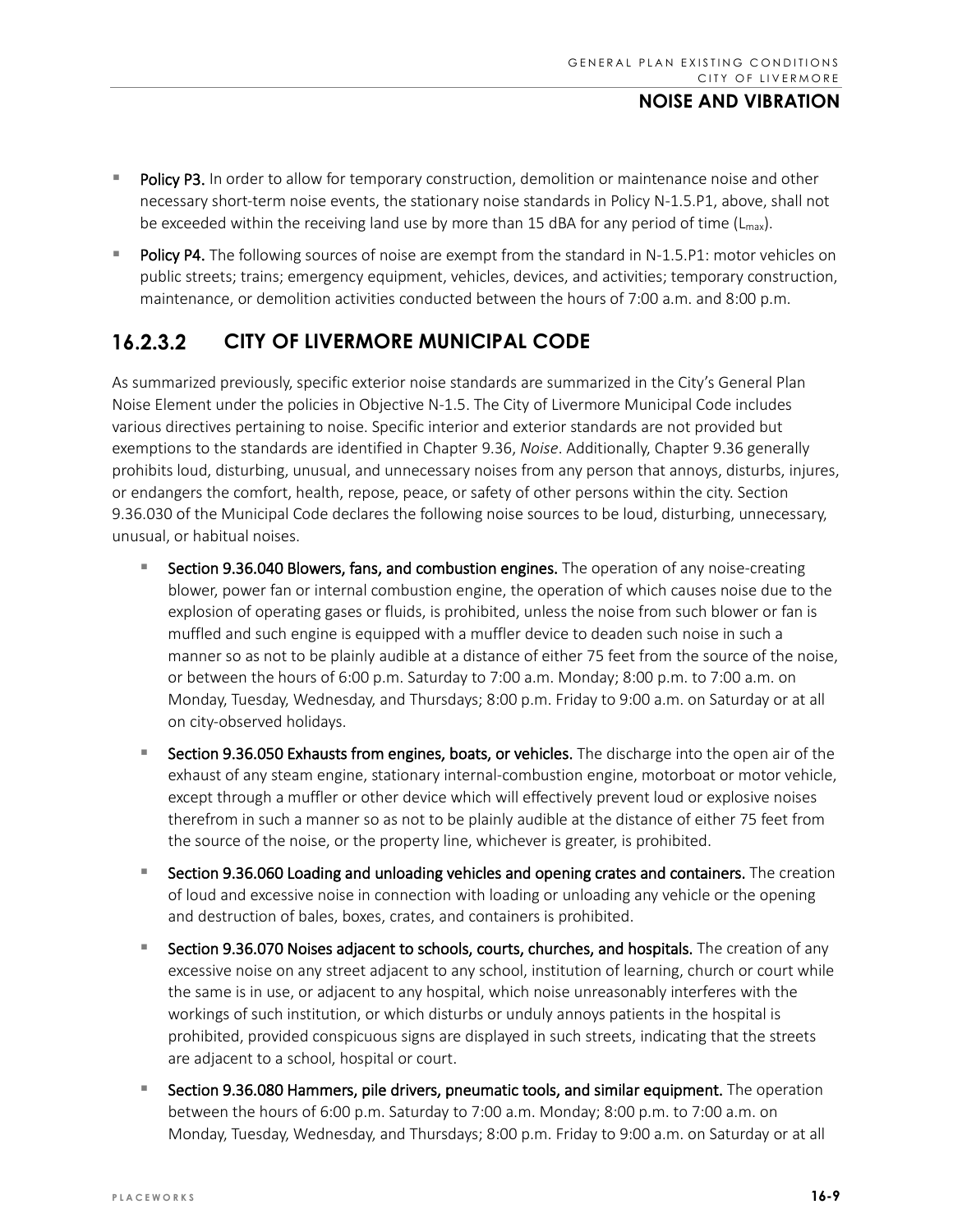on city-observed holidays of any pile driver, pneumatic tools, derrick, electric hoist, sandblaster, or other equipment used in construction, demolition or other repair work, the use of which is attended by loud or unusual noise, is prohibited.

**Section 9.36.090 Radios, phonographs, musical instruments, and similar devices.** The using or operating, or permitting to be played, used or operated, of any radio receiving set, musical instrument, phonograph or other machine or device for the producing or reproducing of sound in such a manner as to disturb the peace, quiet and comfort of the neighboring inhabitants, or at any time with louder volume than is necessary for convenient hearing for the persons who are in the room, vehicle or chamber in which such machine or device is operated, and who are voluntary listeners.

The operation of such set, instrument, phonograph, machine or device between the hours of 11:00 p.m. and 7:00 a.m. in such manner as to be plainly audible at a distance of either 75 feet from the source of the noise, or the property line, whichever is greater, which shall be prima facie evidence of a violation of the provisions of LMC [9.36.040](https://www.codepublishing.com/CA/Livermore/Municipal/Livermore09/Livermore0936.html#9.36.040) through [9.36.100.](https://www.codepublishing.com/CA/Livermore/Municipal/Livermore09/Livermore0936.html#9.36.100)

**Section 9.36.0100 Yelling, shouting, and similar noise.** Yelling, shouting, hooting, whistling, or singing on the public streets between the hours of 11:00 p.m. and 7:00 a.m., or at any time or place so as to annoy or disturb the quiet, comfort or repose of persons in any office or in any dwelling, hotel, or other type of residence, or of any persons in the vicinity, is prohibited.

### **Exceptions**

- Section 9.36.110. A. Any homeowner/resident constructing home improvements to their residence and doing the work themselves (without a contractor present) with a valid building permit (if required) shall be allowed to utilize noise generating construction tools and equipment between the hours of 7:00 a.m. through 11:00 p.m. seven days a week
- **Section 9.36.110. B.** Outdoor noise levels associated with a short-term rental, operating with a valid permit, are prohibited between the hours of 10:00 p.m. and 8:00 a.m., or at any time or place so as to annoy or disturb the quiet, comfort, or repose of persons in any office or dwelling, hotel, or other type of residence, or of any persons in the vicinity.
- **Section 9.36.110. C.** Industrial areas located more than 500 feet from a residential development are exempt from the noise hour restrictions.
- **Section 9.36.110. D.** The city engineer and/or building official shall have the authority to authorize construction activities during the hours restricted by this chapter for the following reasons:
	- **A** public agency, other than the City, requires as a condition of a permit that the construction be done during the restricted hours.
	- **Public health, safety or welfare requires the work to be done during the restricted hours.**
	- Specific construction activities (such as large concrete foundation pours) can be identified and approved to occur as an exemption to this ordinance in the conditions of approval for a project at the time of the public hearing.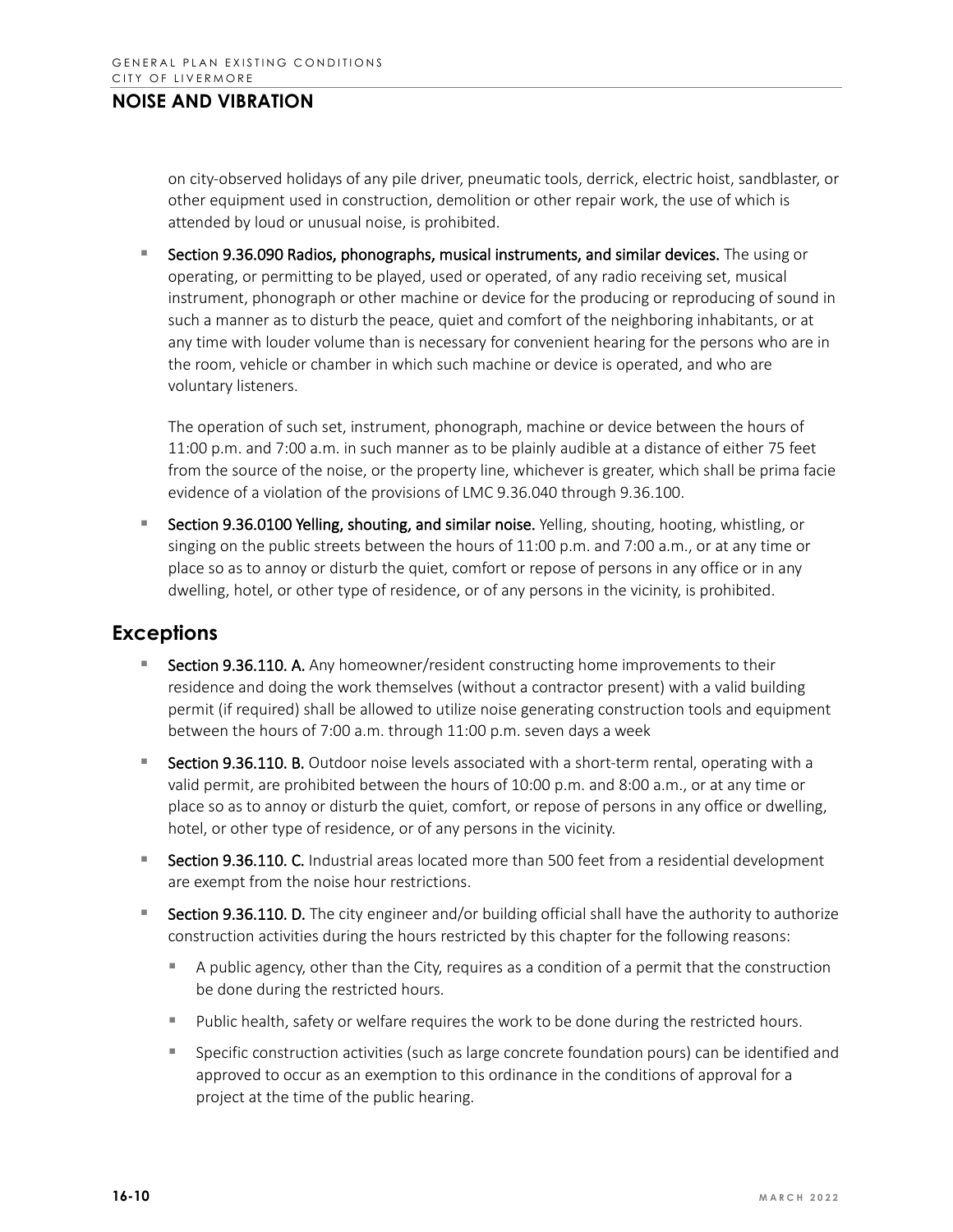- **Section 9.36.110. E.** If the city engineer and/or building official approves the exception or it is an exception allowed by the conditions of approval for the project, the following shall be done by the contractor or city staff:
	- Notify the Livermore police department, watch commander, at least 24 hours in advance.
	- Notify residents and business owners that are adjacent to the work area at least 24 hours in advance. The limits of this notification shall be determined by the city engineer and/or building official.

# **16.3 EXISTING CONDITIONS**

Primary noise sources in Livermore include traffic from surrounding highways, major roadways, residential streets, the Livermore Municipal Airport, local railroad activity, and outdoor recreational uses. In commercial and retail areas, truck-loading docks can be a source of localized noise.

## **Sensitive Receptors**

Certain land uses, such as residences, schools, and hospitals are particularly sensitive to noise and vibration. Sensitive receptors within Livermore include residences, senior housing, schools, libraries, places of worship, and recreational areas. These uses are regarded as sensitive because they are where citizens most frequently engage in activities that are likely to be disturbed by noise, such as reading, studying, sleeping, resting, or otherwise engaging in quiet or passive recreation. Commercial and industrial uses are not particularly sensitive to noise or vibration.

## **Aircraft Noise**

The Livermore Municipal Airport is the only airport in the City of Livermore and is near the northwest portion of the city limits. Aircraft noise in Livermore is characterized as rare but can be intrusive to sensitive receptors east of the airport runway. The Livermore Municipal Airport is a public airstrip with supporting general aviation activities. Airport noise contours (see Figure 16-1) from the 2012 Livermore Municipal Airport Land Use Compatibility Plan extend east into a residential neighborhood. The 60 CNEL noise contour extends slightly beyond Stealth Street, and the 55 CNEL contour extends approximately 0.6 miles east of the 60 CNEL noise contour. This City of Livermore could experience some noise from occasional aircraft overflights in destination to or departing from San Francisco International Airport, Oakland International Airport, and San Jose International Airport.<sup>[5](#page-10-0)</sup>

<span id="page-10-0"></span><sup>5</sup> SFO Flight Patterns and Operations Plans. https://www.flysfo.com/community/noise/sfo-flight-patterns-and-operations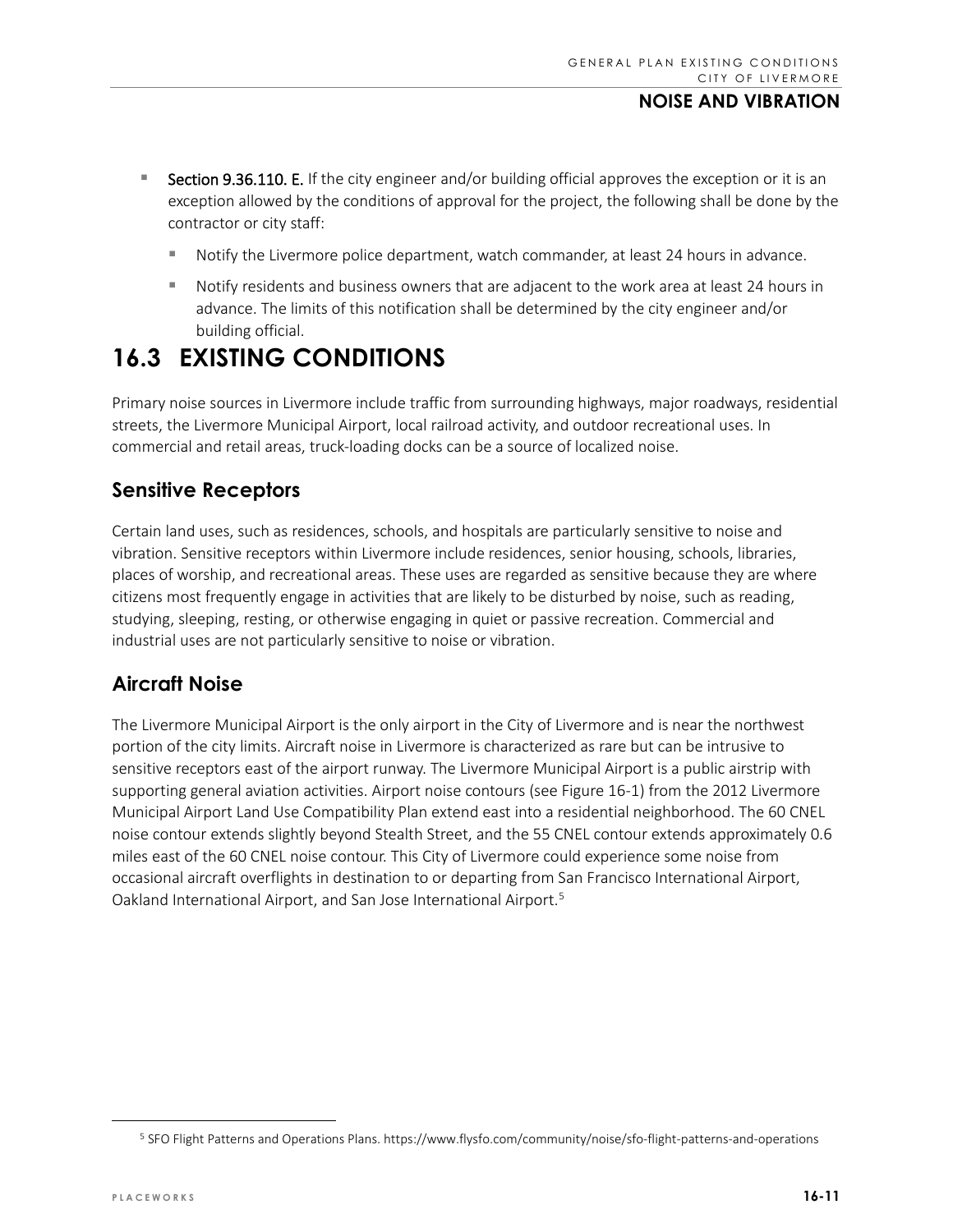



Alameda County ALUC, Livermore Executive Airport Land Use Compatibility Plan, August 2012.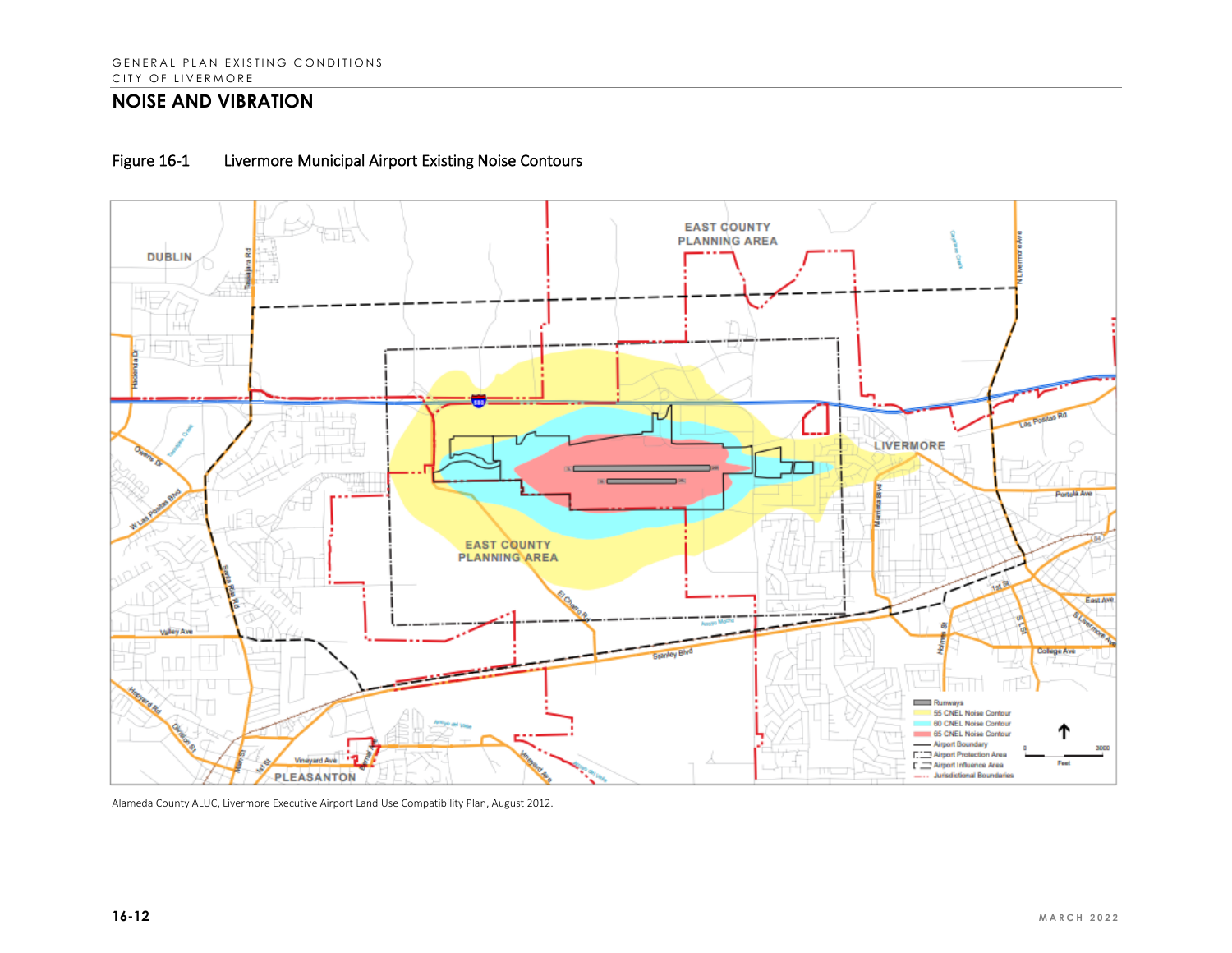## **Traffic Noise**

Traffic noise is a major source of noise in the City of Livermore. Major freeways that run though the city include Interstate 580 and State Route 84. Some major arterial roadways include North and South Valco Road, East Stanley Boulevard, Holmes Street, South Livermore Avenue, and East Avenue. Figure 16-2 shows the 2025 traffic noise contours from the existing General Plan. The existing traffic noise contour map will be updated and included in the Noise section of the Draft Environmental Impact Report (EIR). Present-day traffic noise contours are anticipated to be comparable to the 2025 map shown in Figure 16- 2.

## **Railroad Noise**

There is one railroad corridor that runs through the City of Livermore. The Union Pacific (UP) Railroad owns and operates freight traffic on the Oakland Subdivision. The UP Oakland Subdivision extends from Stockton in the east to Oakland, crossing Altamont Pass and traversing Niles Canyon. There is one main track and one siding track throughout most of the city. The single track diverges into two tracks at Arroyo Seco and is aligned through the city as two tracks until reaching Trader Joe's (between North P Street and Murietta Boulevard) where it again converges into one track. The Altamont Corridor Express (ACE) also operates commuter trains along this line. There are two ACE stations within the city; one is at 2418 Railroad Avenue (Livermore Station) and one is at 575 South Vasco Road (Vasco Road Station).

There are two at-grade crossings within the city at L Steet and Junction Avenue. All the other rail crossings are grade separated by overpasses or underpasses. According to federal regulations, trains are required to blow their horns as they approach at-grade crossings as a safety measure to alert motorists and pedestrians. However, this can be a significant noise impact for nearby residents and commercial/industrial land uses.

According to Federal Rail Administration (FRA) crossing data, there are a total of 12 trains that travel through Livermore each day. There are eight ACE passenger trains and four UP freight trains. Although the speed limits for freight and passenger trains along the sections of track within the city are 50 and 60 mph, respectively, most of the trains are traveling at speeds of approximately 40 to 45 mph because of starts and stops at the ACE passenger stations. The typical ACE train consists of one locomotive and seven cars.

The San Joaquin Regional Rail Commission (SJRRC) manages the ACE commuter rail service that connects Stockton and San Jose during morning and evening commuting hours. ACE operates eight passenger trains that travel through the city – four westbound and four eastbound trains every weekday. The morning westbound trains arrive in Livermore between the hours of 5:10 a.m. and 8:37 a.m. and the evening eastbound trains depart Livermore between 4:37 p.m. and 7:45 p.m. The trains run approximately every hour during commuting hours. As indicated by the ACE vision plan, future service is expected to increase to two additional round trips in the near term and four additional round trips in the long term.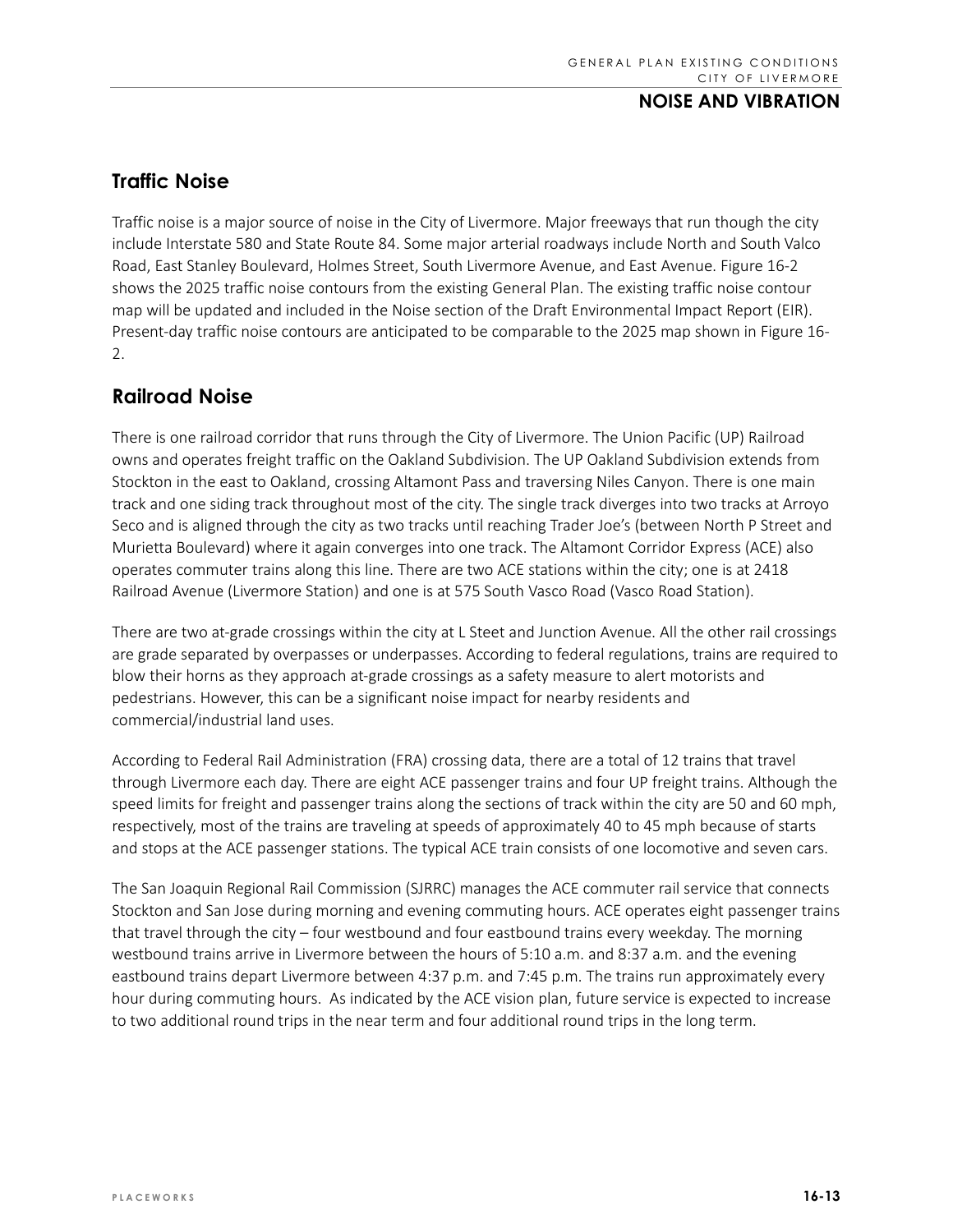### Figure 16-2 2025-2030 Contours



#### Legend:

#### 2030 Airport CNEL Noise Contours

#### FIGURE 9 - 2

2025 Noise Contours

Preferred Alternative Traffic Noise 60dBA CNEL Railroad Train Noise 60dBA CNEL

- 65 dBA CNEL 60 dBA CNEL 55 dBA CNEL
- ------ Airport Influence Area  $-\cdot - \cdot - \cdot$  Airport Protection Area

2025-2030 NOISE CONTOURS

City of Livermore, 2003-2025 General Plan, July 2021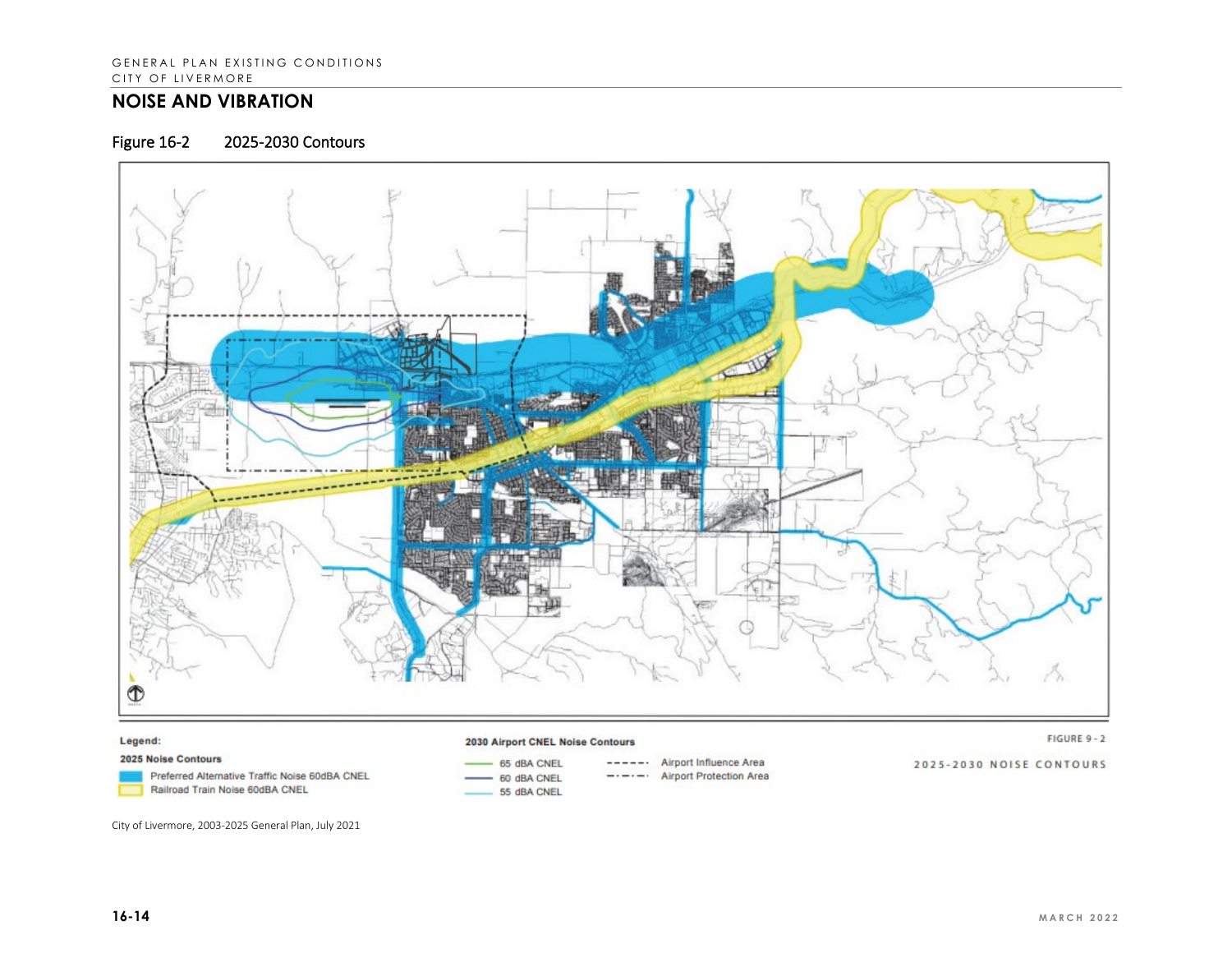Approximately four freight trains per day pass through the City of Livermore. The Lathrop Shuttle (ILTLT) typically runs from Oakland to Lathrop and back every day, which is a total of two Lathrop Shuttle trains through Livermore per day. The average Lathrop Shuttle consists of two locomotives and about 65 cars.

There is one long intermodal train (INPOA) traveling from the Midwest to Oakland every day and occasionally a second long intermodal train (ZG2OAB). For this analysis, it is assumed that there are two long-distance intermodal trains per day through Livermore with an average of six locomotives and 100 cars. The large number of locomotives is needed to climb over Altamont Pass. Most of these trains are traveling at approximately 45 mph as they pass through Livermore.

#### *Existing Noise Contour Distances*

Day-night average noise levels from train traffic vary depending on the number of trains operating along a given line per day, the timing and duration of train pass-by events, and whether the receptor is near an atgrade crossing. When trains approach an at-grade crossing or passenger station, they are required to sound their locomotive horns for 15 to 20 seconds but not more than 0.25 mile in advance of the crossing. The required pattern is two long, one short, and one long sounding horn. The required volume for train horns is between 96 and 110 dBA.

Existing railroad noise levels were estimated based on the train traffic along the UP Oakland Subdivision and using the Federal Transit Administration's (FTA's) CREATE rail noise model and the FRA's Grade Crossing Horn Model. The number of locomotives and rail cars was determined from the ACE website, UP Oakland Subdivision videos, and FRA accident data.

There currently are 12 trains per weekday along the UP Oakland Subdivision, with 9 trains passing through Livermore during the day and 3 during the night. As shown in Table 16-4, the distance from the track to the 65 dBA contour from rail noise is 85 feet, and the 65 dBA contour within a quarter-mile of the two atgrade crossings from the trains blowing their horns extends to 212 feet.

#### TABLE 16-4 EXISTING RAILROAD NOSIE LEVELS

| Operator                                                                        | Subdivision                   | Distance (feet) to 65 dBA<br><b>CNEL Contour (Mainline)</b> | Distance (feet) to 65 dBA CNEL Contour<br>(within 0.25 mile of grade crossing) |  |
|---------------------------------------------------------------------------------|-------------------------------|-------------------------------------------------------------|--------------------------------------------------------------------------------|--|
| Union Pacific                                                                   | Oakland Subdivision (Freight) | 85                                                          | 212                                                                            |  |
| Source: Calculated using the ETA CREATE Model and ERA Grade Cressing Horn Model |                               |                                                             |                                                                                |  |

Source: Calculated using the FTA CREATE Model and FRA Grade Crossing Horn Model.

#### *FRA Quiet Zones*

The FRA has established a process that enables cities to implementing Quiet Zones to mitigate noise impacts from train horn soundings. To qualify for a Quiet Zone, a city must comply with the regulations established by the FRA related to upgrading crossing safety devices and periodic reporting and obtain approval by the California Public Utilities Commission (CPUC) and UP. Additional safety measures typically include four-quadrant gates, gates with raised medians or other channelization devices, or wayside horns. The required Supplemental Safety Measures (SSMs) are determined based on the existing infrastructure, the number of trains per day, the speed of the trains, the size of the roadway crossing, the volume of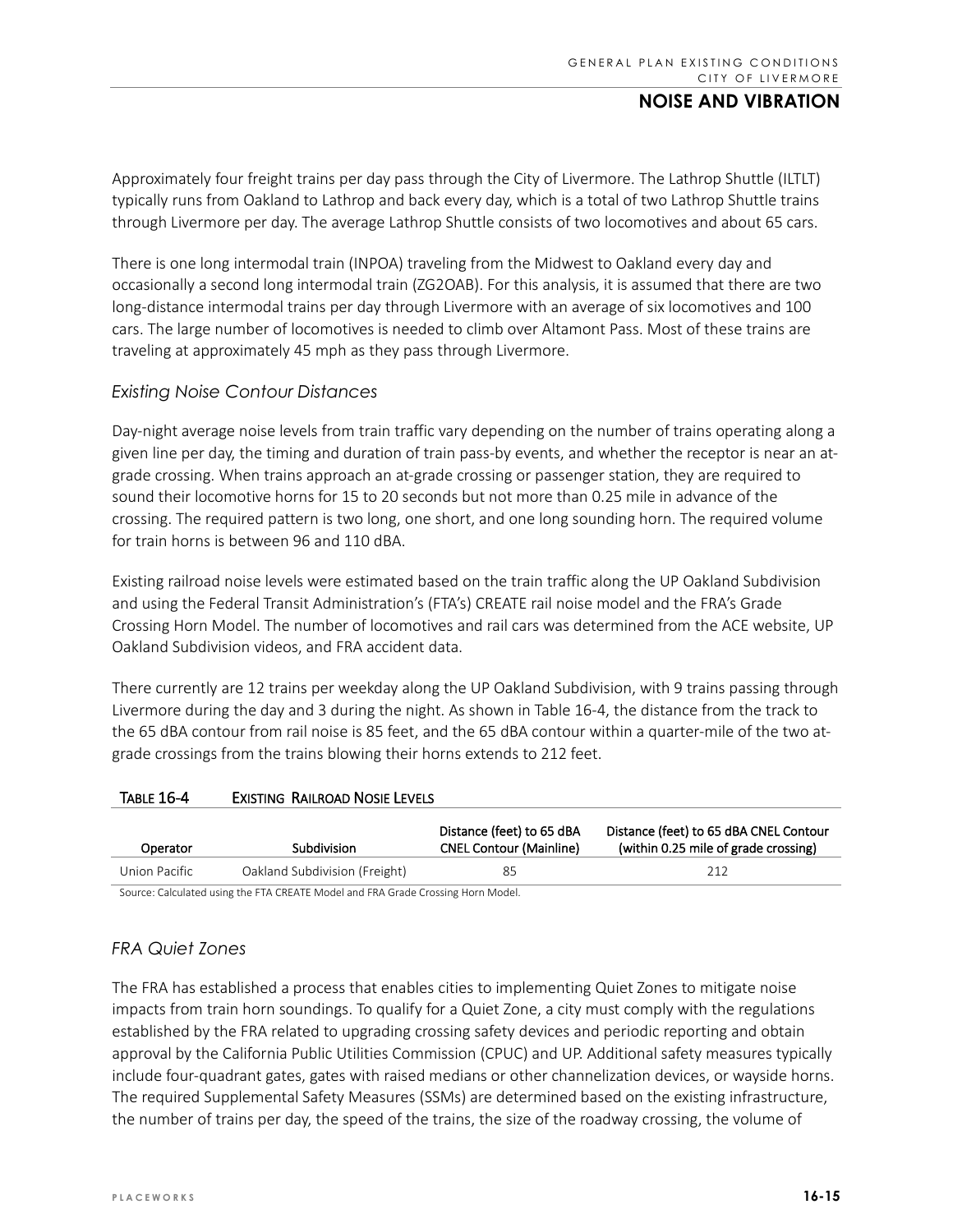traffic on the roadway crossing, and historical safety data. The output is a Quiet Zone Risk Index score, which can be determined using the FRA's online Quiet Zone Calculator. The results allow the City to consider a variety of options in determining which SSMs make the most sense. The estimated cost of SSMs per crossing typically ranges from \$500,000 to \$2 million, depending on the SSMs that need to be installed.

#### Stationary Noise Source

Stationary sources of noises may occur from all types of land uses. Residential uses generate noise from landscaping, maintenance activities, refuse collection, and air conditioning systems. Commercial/retail uses generate noise from heating, ventilation, air conditioning (HVAC) systems; generators; loading docks/truck deliveries; rail yards; and other sources. Mixed-uses generate a combination of residential and retail/commercial-related noise sources. Industrial uses generate noise from HVAC systems, loading docks, equipment, and machinery. Noise generated by residential or commercial uses are generally short and intermittent. Industrial uses may generate noise on a more continual basis due to the nature of the activities. In addition, equipment on agricultural and mining lands can create localized noise to existing residential uses. For example, the CEMEX Pleasanton Plant east of State Route 24 and Livermore City limits. Nightclubs, outdoor dining areas, gas stations, car washes, fire stations, drive-throughs, swimming pool and hot tub pumps, school playgrounds, athletic and music events, and public parks are other common noise sources.

# **16.4 IMPLICATIONS FOR THE GENERAL PLAN UPDATE**

Based on the information in this chapter, the General Plan Update process should consider the following:

- Coordination with FRA to establish quiet zones at railroad crossings adjacent to sensitive receptors within the City of Livermore.
- **IMPLEM** Implementation of temporary construction noise and vibration thresholds, in addition to the limited hours of construction activity (Section 9.36.080).
- Standard conditions of approval and best management practices for construction equipment and activity.
- **EXECT** Limiting the development of noise-sensitive uses to the degree feasible within the 65 dBA CNEL (or greater) airport, rail, and roadway noise contours. If not feasible, require that an acoustical study be conducted to recommend any necessary building design features or other measures to reduce interior and common use exterior areas of the project site to acceptable noise levels.
- Include policies/actions for noise reduction measures (sound-rated windows and other building materials, site layout, barriers, etc) that directly address putting residential in areas that do not meet noise compatibility standards. In general, trees are not effective at substantially reducing noise unless they are dense evergreens hundreds of feet deep. New sound wall construction will be discouraged unless it is the only option for reducing noise to acceptable levels.
- Adopt exterior noise level standards in the City of Livermore Municipal Code for stationary, nontransportation noise sources (e.g., mechanical equipment, truck loading, etc).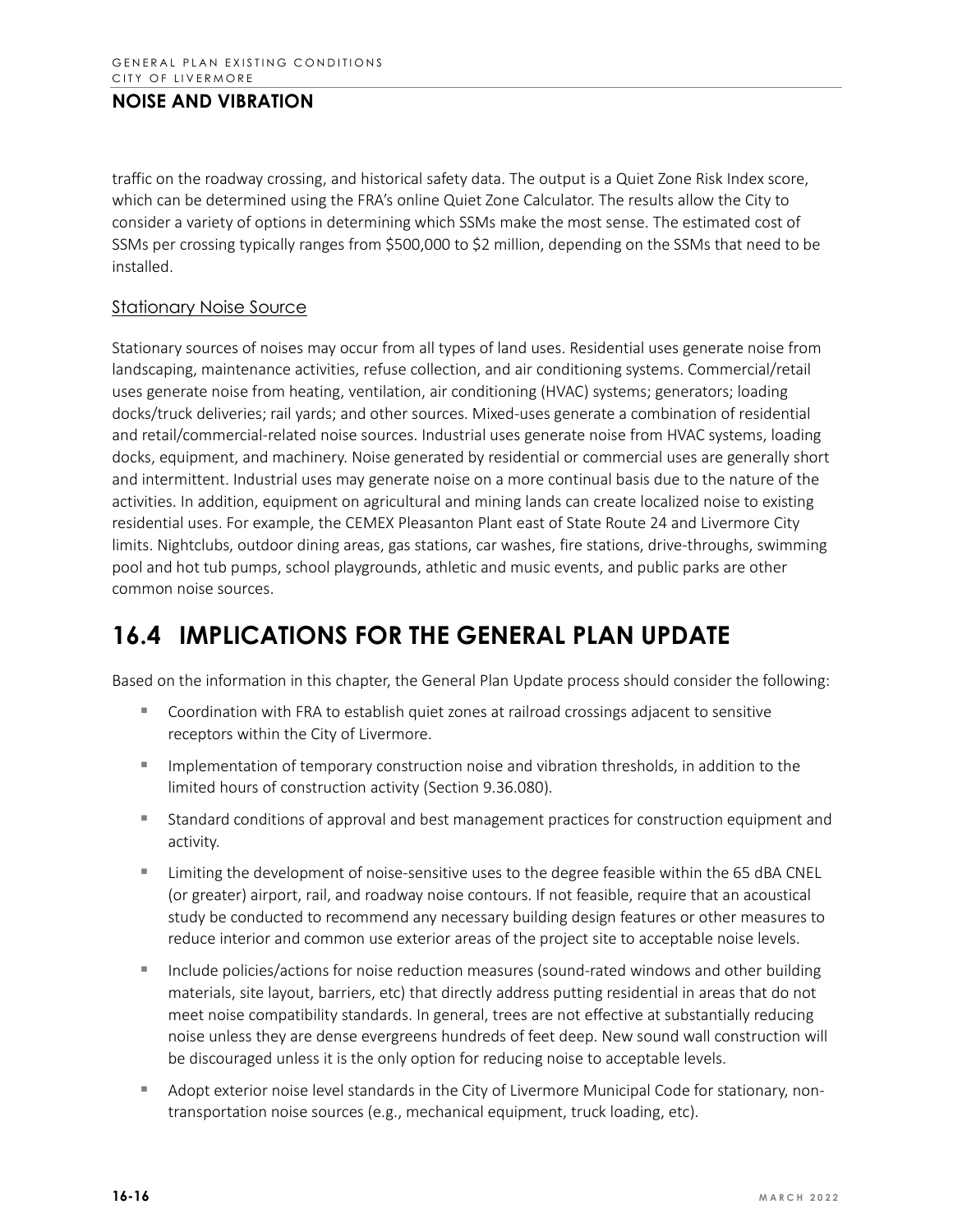# **16.5 GLOSSARY**

The following are brief definitions of terminology used in this chapter.

- Sound. A disturbance created by a vibrating object, which when transmitted by pressure waves through a medium such as air, is capable of being detected by the human ear or a microphone.
- **Noise.** Sound that is loud, unpleasant, unexpected, or otherwise undesirable.
- **Decibel (dB).** A measure of sound on a logarithmic scale.
- **A-Weighted Decibel (dBA).** An overall frequency-weighted sound level in decibels that approximates the frequency response of the human ear.
- **Equivalent Continuous Noise Level (Leq).** The mean of the noise level, energy averaged over the measurement period.
- $\blacksquare$  L<sub>max</sub>. The maximum root-mean-square noise level during a measurement period.
- **Statistical Sound Level (L<sub>n</sub>).** The sound level that is exceeded "n" percent of time during a given sample period. For example, the  $L_{50}$  level is the statistical indicator of the time-varying noise signal that is exceeded 50 percent of the time (during each sampling period). This is also called the "median sound level." The  $L_{10}$  level, likewise, is the value that is exceeded 10 percent of the time (i.e., near the maximum) and this is often known as the "intrusive sound level." The  $L_{90}$  is the sound level exceeded 90 percent of the time and is often considered the "effective background level" or "residual noise level."
- **Day-Night Sound Level (L<sub>dn</sub> or DNL).** The energy-average of the A-weighted sound levels occurring during a 24-hour period, with 10 dBA added to the sound levels occurring during the period from 10:00 p.m. to 7:00 a.m.
- **Community Noise Equivalent Level (CNEL).** The energy-average of the A-weighted sound levels occurring during a 24-hour period, with 5 dBA added to the levels occurring during the period from 7:00 p.m. to 10:00 p.m. and 10 dBA added to the sound levels occurring during the period from 10:00 p.m. to 7:00 a.m. Note: For general community/environmental noise, CNEL and L<sub>dn</sub> values rarely differ by more than  $1$  dBA. As a matter of practice,  $L_{dn}$  and CNEL values are considered to be equivalent/interchangeable.
- **Peak Particle Velocity (PPV).** The peak rate of speed at which soil particles move (e.g., inches per second) due to ground vibration.